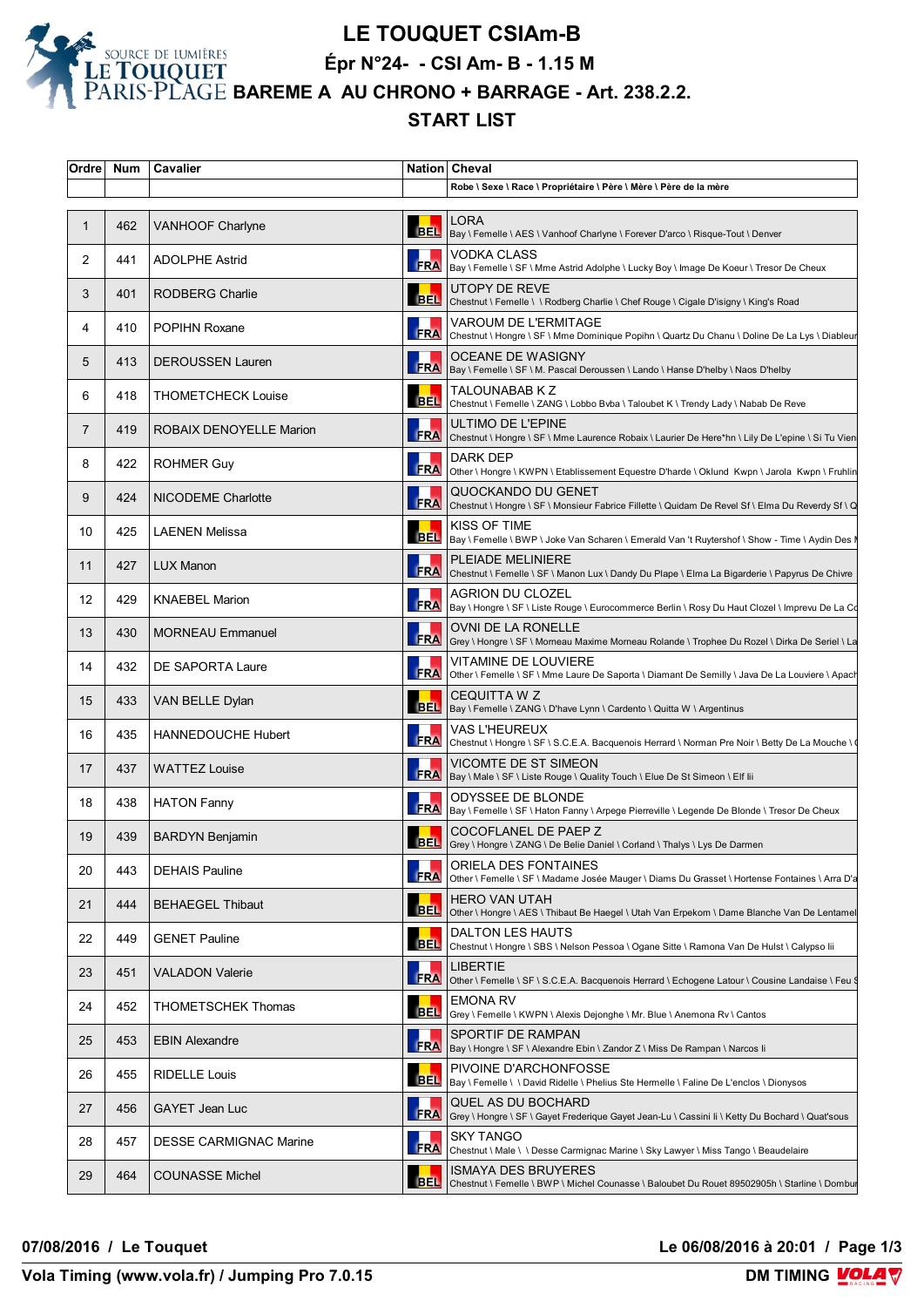### **LE TOUQUET CSIAm-B Épr N°24- - CSI Am- B - 1.15 M BAREME A AU CHRONO + BARRAGE - Art. 238.2.2. START LIST**

| Ordre | <b>Num</b> | Cavalier                   |            | Nation Cheval                                                                                                                                                |
|-------|------------|----------------------------|------------|--------------------------------------------------------------------------------------------------------------------------------------------------------------|
|       |            |                            |            | Robe \ Sexe \ Race \ Propriétaire \ Père \ Mère \ Père de la mère                                                                                            |
| 30    | 468        | <b>ABRAHAM Augustin</b>    | <b>FRA</b> | <b>DOMINGO T</b><br>Chestnut \ Hongre \ KWPN \ M. Augustin Abraham \ Vaillant \ Kyra \ Falco                                                                 |
| 31    | 469        | <b>DELPORTE Juliette</b>   |            | QUIO DU QUENET<br>RA QUIU DU QUENE I<br>FRA Bay \ Hongre \ SF \ Gauffroy Juliette \ Cyrano Du Marais \ Hulotte De Cavron \ Pelican D'or                      |
| 32    | 471        | <b>RAMCHURN Priscilla</b>  |            | <b>AQUAREL D HOUTVELD</b><br>BEL   Bay \ Femelle \ \ Priscilla Ramchurn \ \ \                                                                                |
| 33    | 473        | <b>ALLEN Alexandra</b>     |            | <b>NZ</b> DADIVA<br><b>ZGBR</b>   Bay \ Femelle \ KWPN \ Alexandra Allen \ Con Spirito R \ Nikita \ Silvio li                                                |
| 34    | 475        | COUVELARD Jade             | <b>FRA</b> | ALPHA LEAM PONDI<br>Other \ Femelle \ \ Melle Ambre Mongiraud-Couvelar \ Soprano Leam Pondi \ Topaze Leam Pond                                               |
| 35    | 477        | <b>WOOD Lucy</b>           |            | <b>NZ</b> CRISTIAAN<br><b>CGBR</b>   Bay \ Hongre \ KWPN \ Ingrid Wood \ Timeless \ Cristel \ Saluut                                                         |
| 36    | 479        | <b>LOIN Eric</b>           |            | AKANE DE L'OISELIERE<br>FRA Chestnut \ Femelle \ SF \ Mme Catherine Loin \ Kannan*gfe \ Miss Flight \ Oberon Du Moulin                                       |
| 37    | 483        | <b>SCAUFLAIRE Lore</b>     |            | <b>QUALINE ROCHA</b><br>BEL Grey \ Femelle \ \ Axel Scauflaire \ Florin \ Hekenne De Rocha \ Quartz De Vauptin                                               |
| 38    | 484        | <b>YANNART Valerie</b>     | <b>BEL</b> | <b>ESMERANDA</b><br>Black \ Femelle \ \ Valerie Yannaert \ Espri \ Karata Du Bois Madame \ Renville                                                          |
| 39    | 486        | NOE Agathe                 |            | RHAPSODIE DU BOURGUET<br>FRA   Bay \ Femelle \ SF \ Katia Ratel \ Landor S \ Iphasia Du Moulin \ Uzelien                                                     |
| 40    | 487        | DAOUT Chloé                | <b>BEL</b> | DORENA O.A.<br>Other \ Femelle \ \ Krizia Barragan \ Atlantic \ S. Korena \ Ahorn                                                                            |
| 41    | 488        | <b>DESPATURES Alice</b>    | <b>FRA</b> | CAFEINE BE ST Z<br>Other \ Femelle \ ZANG \ Melle Alice Despatures \ Cassini li \ Heartbeat Z \ Heartbreaker                                                 |
| 42    | 489        | <b>HIBON Clemence</b>      |            | <b>DOMINANT</b>                                                                                                                                              |
| 43    | 490        | LOBBEDEZ Mathilde          |            | SINKAO DES LAVANDES<br>SINKAU DES LAVAINDES<br>FRA Chestnut \ Hongre \ SF \ Marie Laure Dugast \ Damiro B \ Gilack Du Rascalat \ Frou Frou                   |
| 44    | 491        | <b>DELARBRE Philibert</b>  |            | VALDES UN PRINCE<br>FRA   Bay \ Hongre \ \ M. Philibert Delarbre \ Nabab De Reve \ Eureka Van't Roosakker \ Chin Chin                                        |
| 45    | 492        | <b>LOIN Marie</b>          | <b>FRA</b> | PIC'SOUS DU CLOS<br>Chestnut \ Hongre \ SF \ Loin Eric \ Quat'sous \ Ultime Du Clos \ Diableur                                                               |
| 46    | 493        | <b>LATOUR Brigitte</b>     |            | <b>NEW TCHIN</b><br>FRA   Bay \ Hongre \ SF \ Madame Brigitte Latour \ Quicklove Fontaine \ Upper Class \ Laudanum                                           |
| 47    | 494        | <b>MARGOLLE Sophie</b>     |            | NOSKA DU VERET<br>FRA   Chestnut \ Male \ SF \ Madame Sophie Margolle \ Rosire \ Tosca Du Veret \ Natif De Corday                                            |
| 48    | 496        | <b>MONERET Lilie</b>       | <b>FRA</b> | <b>SEGUR DE SAVIGNY</b><br> Chestnut \ Male \ SF \ Marie-Dominique Henry \ Kalaska De Semilly \ Darling De Savigny \ Narcos                                  |
| 49    | 497        | <b>BECKER Noemie</b>       | <b>BEL</b> | EURO DOLLAR GP DU BOIS MADAME<br>Bay \ Male \ SBS \ Leonard Jonathan \ Dollar De La Pierre \ Fidjie Du Bigot \ Galoubet A                                    |
| 50    | 500        | VANHECKE Kevin             |            | UXANA DE RAMPAN<br>BEL Chestnut \ Femelle \ \ Vanhecke Kevin \ Newlook Du Thot \ Fleur D'amour \ Lieu De Rampan                                              |
| 51    | 501        | CITERNE Leo                | FRA        | <b>BEAU TANGO</b><br> Grey \ Femelle \ KWPN \ Mme Luciana Bonomo \ Jetset D \ Maggy \ Contango                                                               |
| 52    | 504        | <b>MARCIANO Anne Flore</b> | <b>FRA</b> | <b>JANTHE VD DONKHOEVE</b><br> Bay \ Femelle \ BWP \ Elevage Du Blequin \ Vivaldi Du Seigneur \ Tendresse Vd Donkhoeve \ Nab                                 |
| 53    | 505        | <b>BECKER Manon</b>        |            | ZIGGY GP DU BOIS MADAME<br>BEL   Bay \ Femelle \ HOLST \ Beckbox Sprl \ Cassus \ Urania Xvi \ Contender                                                      |
| 54    | 506        | <b>CELIS Kim</b>           | <b>BEL</b> | <b>BEAUJOLAIS</b><br>Bay \ Femelle \ KWPN \ Kim Celis \ Oramé \ Seralda Van De Kapel \ Ueleme De Longpre                                                     |
| 55    | 507        | <b>BERTRAND Justine</b>    | <b>FRA</b> | PAMINA DU VANDA<br>Bay \ Femelle \ SF \ DUVILLIER GEORGES CHRISTOPHE \ QUICK STAR \ LUVANDA \ GENTLE                                                         |
| 56    | 400        | SAUVAGE Alix               | FRA        | QUANAIL DE LA BOAL<br> Grey \ Male \ \ Monsieur Eric Muhr \ Thunder Du Blin, Co \ Sibelle De Paquier, Pfs \ Castel                                           |
| 57    | 404        | <b>BERNARD Juliette</b>    |            | OPALINE DE VAUBADON<br><b>FRA</b>   UPALIINE DE VAUDADOIN<br>FRA   Bay \ Femelle \ SF \ Lucie Etchebarne \ Ivory Star \ Caline De Neuville \ Quito De Baussy |
| 58    | 405        | <b>VANNIER Benedicte</b>   | <b>FRA</b> | RUTILANTE<br>Bay \ Femelle \ SF \ Benedicte Vannier \ Ephebe For Ever \ Gentille Daviere \ Arpege Pierreville                                                |
| 59    | 417        | DE BELIE Daniel            | <b>BEL</b> | SHALOM<br>Bay \ Hongre \ KWPN \ Daniel De Belie \ Karandasj \ Shangrila \ Heartbreaker                                                                       |

#### **07/08/2016 / Le Touquet Le 06/08/2016 à 20:01 / Page 2/3**